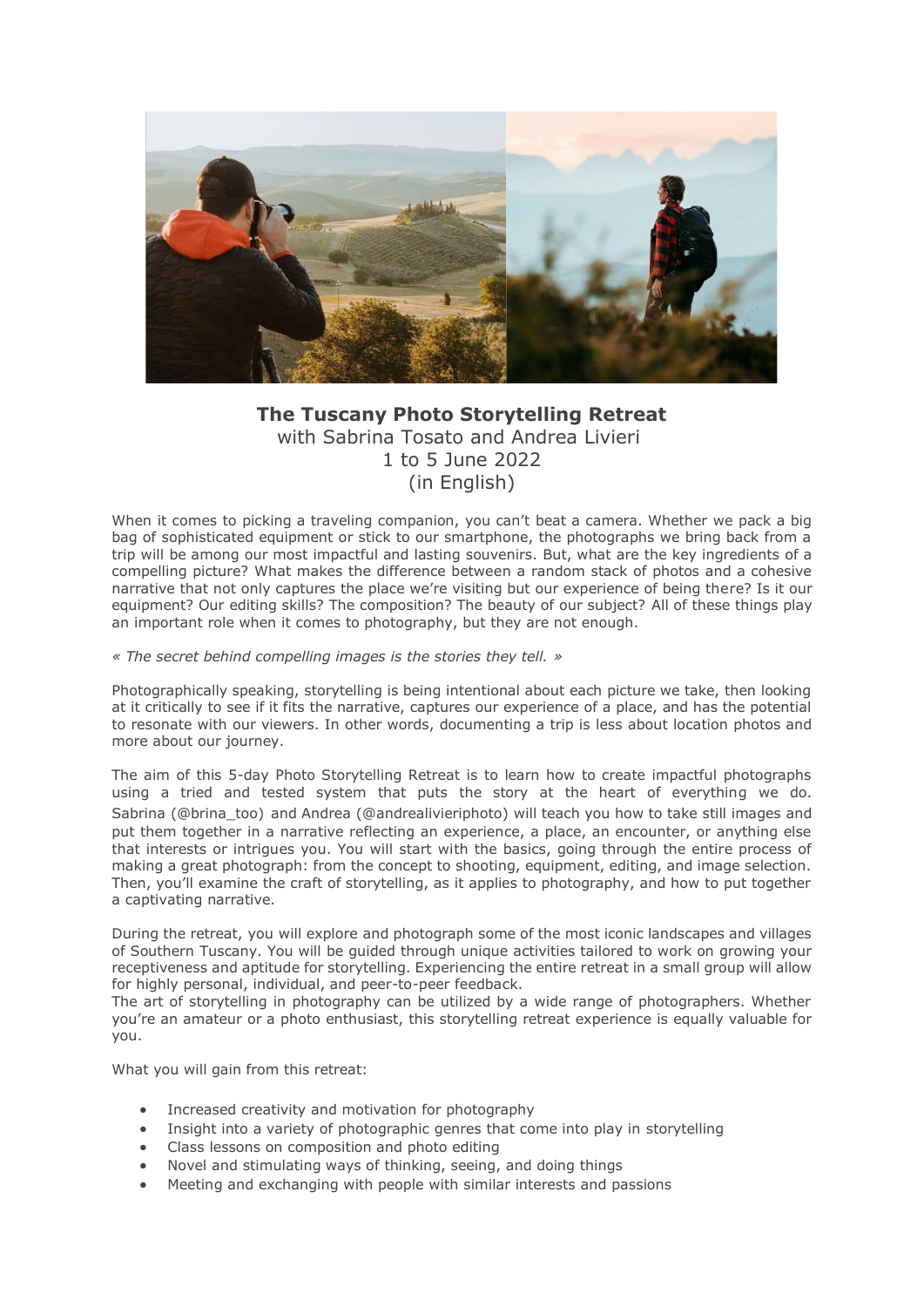- Inspiration and fun while learning
- An opportunity to thoroughly understand, ask questions and receive answers.

#### **[See more detailed information and sign up for the retreat](https://www.andrealivieriphoto.com/tuscany-visual-storytelling-photography/)**

or write to welcome@poderetrafonti.com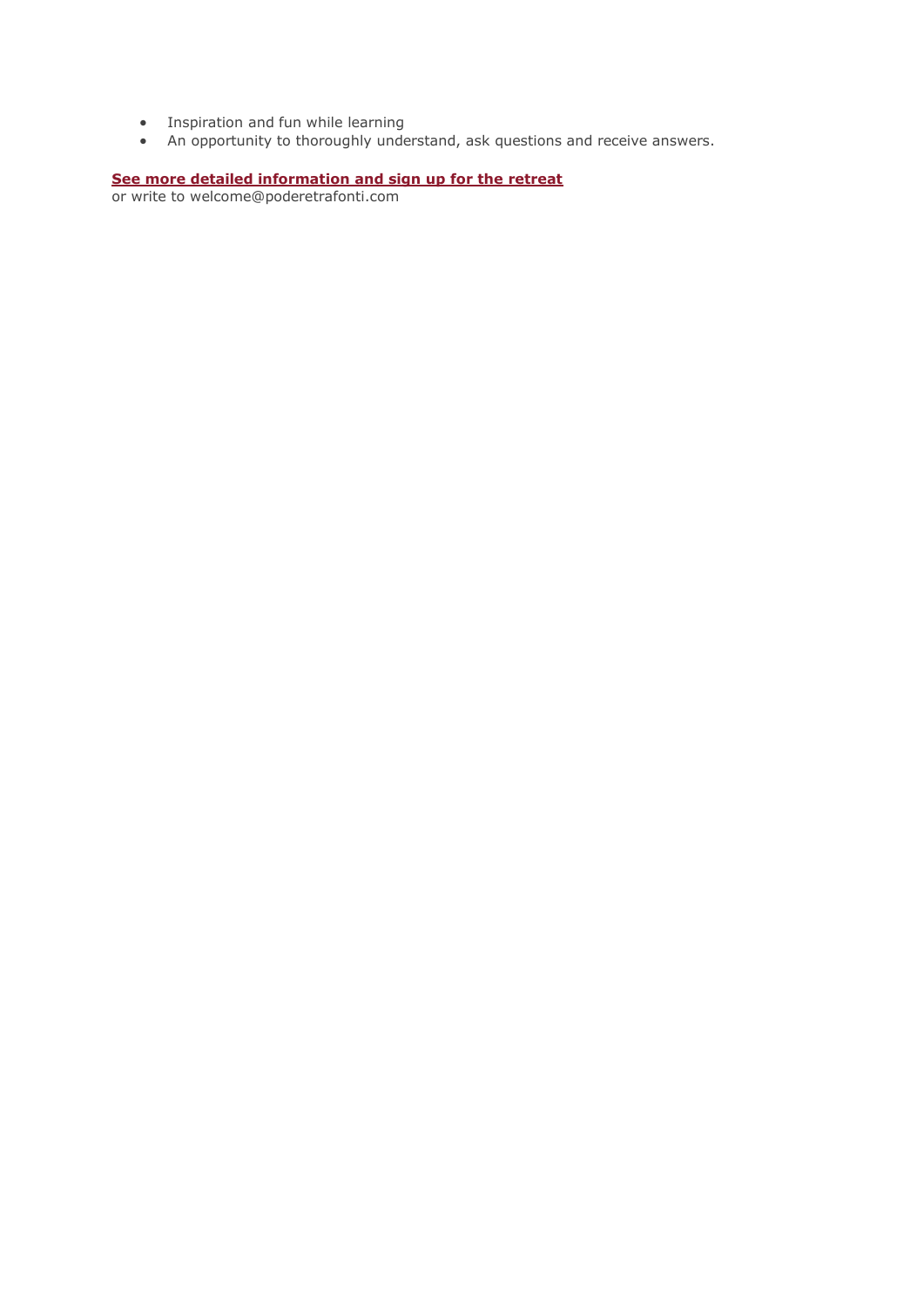# TERMS & CONDITIONS

#### **Payments**

- To reserve your spot we do require a €500 deposit.
- The remaining balance is required one month before the day of arrival.\*

(\* BUT PLEASE WAIT FOR CONFIRMATION FROM OUR PART THAT WE WILL BE GOING AHEAD.)

- Your reservation will be validated upon receipt of the signed registration form (ATTACHED) with the copy of the deposit payment.

# **In the event of cancellation on your part, the costs are:**

- $\epsilon$  500 from registration.
- 50% of the retreat price from 15th April until 15th May, 2022.
- 100% of the retreat price from 16th May, 2022.

### **In the event of cancellation on our part:**

We may cancel a trip prior to the start date for reasons including (but not limited to) insufficient participation, weather conditions, pandemics, or other instances that may impede trip operations. In this case, any payments already made will be refunded to you, except for any transportation and logistical costs incurred by you and booked before or after the trip.

We strongly recommend that you take out a travel cancellation and repatriation insurance.

### **Accommodations:**

Accommodation is provided in shared twin rooms with en-suite bathroom.

### **Travel arrangements:**

We will provide information and assistance on travel arrangements upon registration, depending on where you will be traveling from and what your travel plans are.

### **Special Considerations:**

If you have any dietary restrictions please let us know in advance and we will accommodate to the best of our ability.